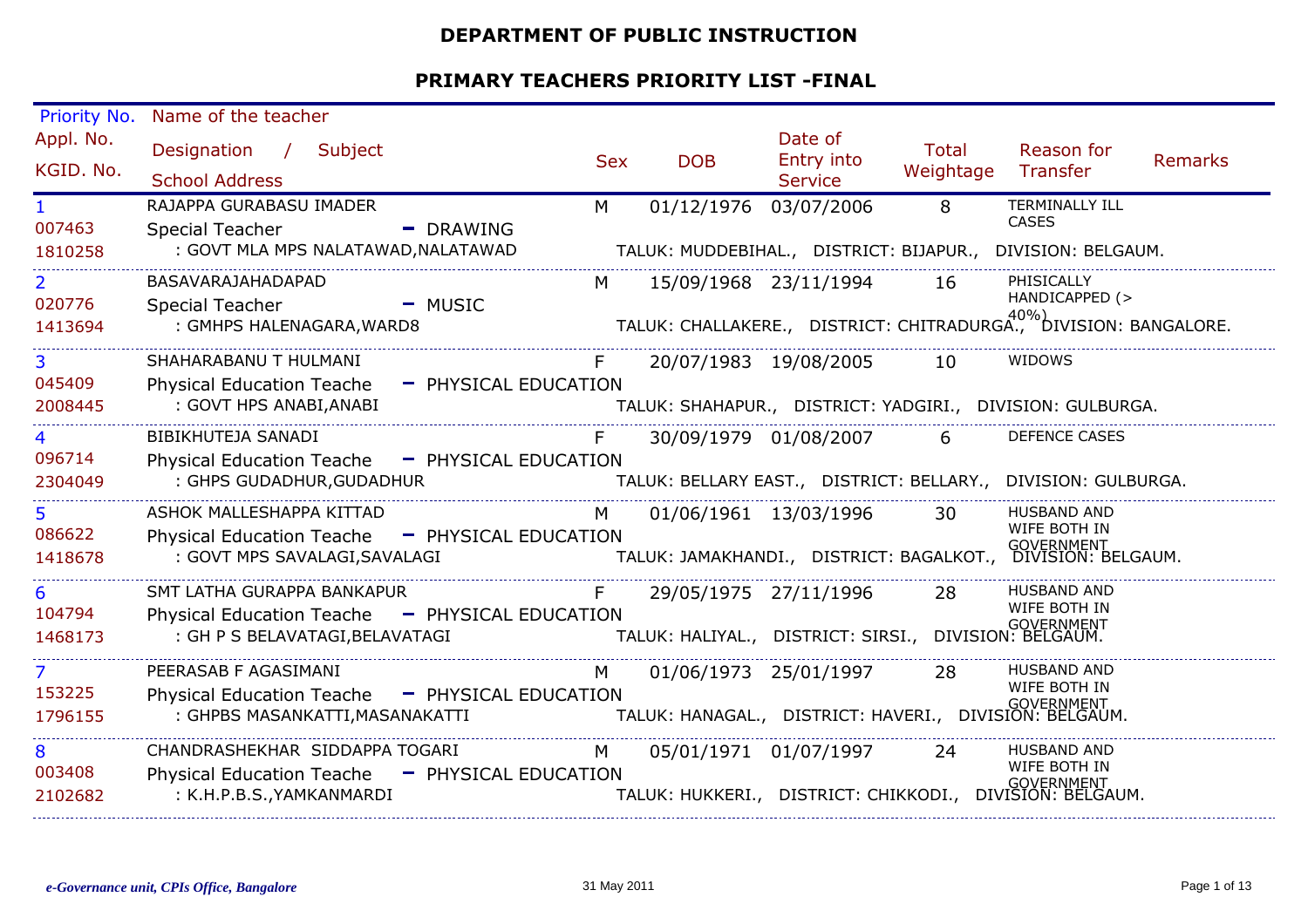| Priority No.                         | Name of the teacher                                                                                      |                                                                                                    |                                                                                                                                                                        |                       |                                                                                              |                    |                                                                                                        |                |
|--------------------------------------|----------------------------------------------------------------------------------------------------------|----------------------------------------------------------------------------------------------------|------------------------------------------------------------------------------------------------------------------------------------------------------------------------|-----------------------|----------------------------------------------------------------------------------------------|--------------------|--------------------------------------------------------------------------------------------------------|----------------|
| Appl. No.<br>KGID. No.               | Designation / Subject<br><b>School Address</b>                                                           |                                                                                                    | <b>Sex</b>                                                                                                                                                             | <b>DOB</b>            | Date of<br>Entry into<br><b>Service</b>                                                      | Total<br>Weightage | Reason for<br>Transfer                                                                                 | <b>Remarks</b> |
| 9<br>125537<br>1473649               | SUBRAY JOGI NAYAK<br><b>Physical Education Teache</b><br>: KHPS LINGANAMATH<br>LINGANAMATH, LINGANAMATH  |                                                                                                    | M<br>- PHYSICAL EDUCATION                                                                                                                                              | 01/09/1962 19/07/1997 |                                                                                              | 24                 | <b>HUSBAND AND</b><br>WIFE BOTH IN<br><br>TALUK: KHANAPUR.,   DISTRICT: BELGAUM.,   DIVISION: BELGAUM. |                |
| 10<br>123727<br>1553055              | MANJULA OMU PATHGAR<br>Physical Education Teache - PHYSICAL EDUCATION<br>: G H P S KADAKERI, TYARSHI     |                                                                                                    | F                                                                                                                                                                      |                       | 22/07/1975 17/02/1999 24<br>۰۰<br>TALUK: SIDDAPUR.,   DISTRICT: SIRSI.,   DIVISION: BELGAUM. |                    | <b>HUSBAND AND</b><br>WIFE BOTH IN                                                                     |                |
| 11<br>038869<br>1769825              | DANNY JUVANV GONSALVES<br>Physical Education Teache - PHYSICAL EDUCATION                                 | GOVERNMENT : H P M S CASTLEROCK NO 1,KALAMBULI TALUK: JOIDA., DISTRICT: SIRSI., DIVISION: BELGAUM. | M                                                                                                                                                                      |                       | 19/03/1976 02/11/1999 22                                                                     |                    | <b>HUSBAND AND</b><br>WIFE BOTH IN                                                                     |                |
| 12 <sup>2</sup><br>146568<br>1886978 | SUREKHA SHESHU NAIK<br>Physical Education Teache - PHYSICAL EDUCATION<br>: G H P S MAINALLI, MAINALLI    |                                                                                                    | F                                                                                                                                                                      |                       | 25/05/1979 05/11/1999                                                                        | 22                 | <b>HUSBAND AND</b><br>WIFE BOTH IN<br>''<br>TALUK: MUNDAGOD.,   DISTRICT: SIRSI.,   DIVISION: BELGAUM. |                |
| 13 <sup>°</sup><br>074930<br>1782814 | SMT CHANDRABVVA DHANER<br>Physical Education Teache - PHYSICAL EDUCATION<br>: GHPS NIDASHESHI, NIDASESHI |                                                                                                    | F<br>لادا المستحدث المستحدث المستحدث المستحدث المستحدث المستحدث المستحدث المستحدث المستحدث المستحدث المست<br>TALUK: KUSTAGI.,  DISTRICT: KOPPAL.,  DIVISION: GULBURGA. |                       | 01/06/1970 30/12/1999                                                                        | 22                 | <b>HUSBAND AND</b><br>WIFE BOTH IN                                                                     |                |
| 14<br>183373<br>1797150              | PRAMEELA NEELAPPA SOMANAKATTI<br>Physical Education Teache - PHYSICAL EDUCATION<br>: GMPS KADKOL, KADKOL |                                                                                                    | F                                                                                                                                                                      |                       | 22/08/1978 01/12/1999<br>''<br>TALUK: SAVANUR.,   DISTRICT: HAVERI.,   DIVISION: BELGAUM.    | -20                | <b>HUSBAND AND</b><br>WIFE BOTH IN                                                                     |                |
| 15<br>027142<br>1769824              | SUREKHA SOMU AGER<br>Physical Education Teache - PHYSICAL EDUCATION<br>: H P S DAMANABAIL, CHIPGI        |                                                                                                    | F                                                                                                                                                                      | 25/06/1976 02/11/1999 | IN GOVERNMENT<br>TALUK: SIRSI.,   DISTRICT: SIRSI.,   DIVISION: BELGAUM.                     | 16                 | <b>HUSBAND AND</b><br>WIFE BOTH IN                                                                     |                |
| 16<br>160625<br>1410601              | PREMANAND RUMMU GAONKAR<br>Physical Education Teache - PHYSICAL EDUCATION                                | : M L A I GOVT MODEL SCHOOL, WARD 2                                                                | M                                                                                                                                                                      | 01/06/1968 02/07/1998 | GOVERNMENT<br>TALUK: HALIYAL.,   DISTRICT: SIRSI.,   DIVISION: BELGAUM.                      | 14                 | HUSBAND AND<br>WIFE BOTH IN                                                                            |                |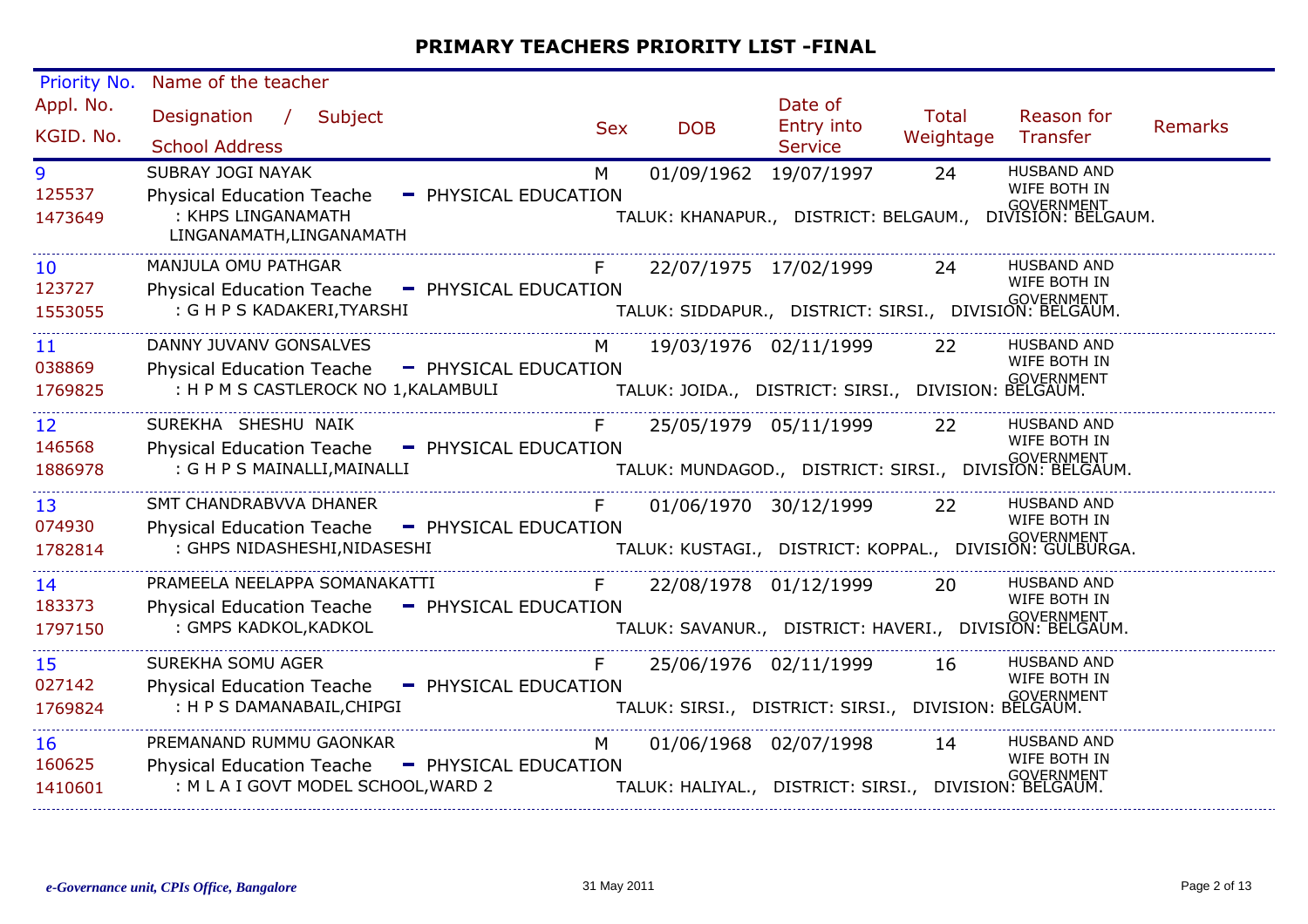| Priority No.    | Name of the teacher                            |                                      |            |                       |                                         |           |                                                                                   |                |
|-----------------|------------------------------------------------|--------------------------------------|------------|-----------------------|-----------------------------------------|-----------|-----------------------------------------------------------------------------------|----------------|
| Appl. No.       | Designation /<br>Subject                       |                                      | <b>Sex</b> | <b>DOB</b>            | Date of<br>Entry into                   | Total     | Reason for                                                                        | <b>Remarks</b> |
| KGID. No.       | <b>School Address</b>                          |                                      |            |                       | <b>Service</b>                          | Weightage | Transfer                                                                          |                |
| 17 <sup>2</sup> | RAJENDRA GANIGA                                |                                      | M          | 20/07/1981 30/06/2005 |                                         | 10        | <b>HUSBAND AND</b>                                                                |                |
| 134544          | <b>Physical Education Teache</b>               | - PHYSICAL EDUCATION                 |            |                       |                                         |           | WIFE BOTH IN<br>GOVERNMENT<br>DIVISION: GULBURGA.                                 |                |
| 2007809         | : GOVT HPS BHIMANALLI, BHIMANALLI              |                                      |            |                       | TALUK: CHITTAPUR., DISTRICT: GULBARGA., |           |                                                                                   |                |
| 18              | ANNAPURNA SANGAPPA TELAGADE                    |                                      | F          |                       | 22/07/1981 04/07/2005                   | 10        | <b>HUSBAND AND</b>                                                                |                |
| 013744          | <b>Physical Education Teache</b>               | - PHYSICAL EDUCATION                 |            |                       |                                         |           | WIFE BOTH IN<br><br>TALUK: SHORAPUR.,   DISTRICT: YADGIRI.,   DIVISION: GULBURGA. |                |
| 2007721         |                                                | : GOVT HPS JOGUNDABHAVI,JOGANDABHAVI |            |                       |                                         |           |                                                                                   |                |
| 19              | RAJANI JATTEPPA KORAWAR                        |                                      |            |                       | 02/02/1979 14/07/2005                   | 10        | <b>HUSBAND AND</b><br>WIFE BOTH IN                                                |                |
| 005001          | Physical Education Teache - PHYSICAL EDUCATION |                                      |            |                       |                                         |           | <br>TALUK: GULBARGA NORTH.,   DISTRICT: GULBARGA.,   DIVISION: GULBURGA.          |                |
| 1967021         | : GOVT HPS AURAD [B], AURAD [B]                |                                      |            |                       |                                         |           |                                                                                   |                |
| 20              | <b>VENKATESH G NAIK</b>                        |                                      | M          |                       | 21/02/1979 16/07/2005                   | 10        | <b>HUSBAND AND</b><br>WIFE BOTH IN                                                |                |
| 086496          | <b>Physical Education Teache</b>               | - PHYSICAL EDUCATION                 |            |                       |                                         |           | .<br>TALUK: GANGAVATHI.,   DISTRICT: KOPPAL.,   DIVISION: GULBURGA.               |                |
| 1979803         | : GHPSJAYAPRAKASCLONY KARATAGI, KARATAGI       |                                      |            |                       |                                         |           |                                                                                   |                |
| 21              | <b>SUKHADEV BABU DARUR</b>                     |                                      | M          | 01/12/1973 01/09/2005 |                                         | 10        | <b>HUSBAND AND</b><br>WIFE BOTH IN                                                |                |
| 210221          | <b>Special Teacher</b>                         | - DRAWING                            |            |                       |                                         |           | GOVERNMENT<br>DIVISION: MYSORE.                                                   |                |
| 1975728         | : GMHPS DODDAMAGGE, DODDAMAGGE                 |                                      |            |                       | TALUK: ARAKALAGUDU., DISTRICT: HASSAN., |           |                                                                                   |                |
| 22              | SIDDAVVA SATTEPPA ANTARAGATTI                  |                                      | F          | 01/06/1980 25/11/2005 |                                         | 10        | <b>HUSBAND AND</b><br>WIFE BOTH IN                                                |                |
| 057202          | <b>Physical Education Teache</b>               | - PHYSICAL EDUCATION                 |            |                       |                                         |           | GOVERNMENT<br>DIVISION: GULBURGA.                                                 |                |
| 2282286         | : GOVT HPS MALLABAD, MALLABAD                  |                                      |            |                       | TALUK: AFZALPUR., DISTRICT: GULBARGA.,  |           |                                                                                   |                |
| 23              | SHRIDEVI MARUTI KHOBRI                         |                                      | F.         | 01/07/1984 11/07/2007 |                                         | 6         | <b>HUSBAND AND</b><br>WIFE BOTH IN                                                |                |
| 154413          | <b>Physical Education Teache</b>               | - PHYSICAL EDUCATION                 |            |                       |                                         |           | GOVERNMENT<br>TALUK: KAGWAD.,   DISTRICT: CHIKKODI.,   DIVISION: BELGAUM.         |                |
| 2107322         | : K.H.P.S., KAVALGUDD                          |                                      |            |                       |                                         |           |                                                                                   |                |
| 24              | BASAVARAJ BALACHANDRA CHINCHOLI                |                                      | M          | 05/06/1982 12/07/2007 |                                         | 6         | <b>HUSBAND AND</b><br>WIFE BOTH IN                                                |                |
| 090253          | Physical Education Teache - PHYSICAL EDUCATION |                                      |            |                       |                                         |           | .<br>TALUK: RAMDURG.,   DISTRICT: BELGAUM.,   DIVISION: BELGAUM.                  |                |
| 18471           | : K.H.P.S. KUNNAL, KUNNAL                      |                                      |            |                       |                                         |           |                                                                                   |                |
| 25              | SAROJA GOWDA                                   |                                      |            | 01/06/1985 16/07/2007 |                                         | 6         | <b>HUSBAND AND</b><br>WIFE BOTH IN                                                |                |
| 030200          | <b>Physical Education Teache</b>               | - PHYSICAL EDUCATION                 |            |                       |                                         |           | GOVERNMENT<br>TALUK: BANTWAL.,   DISTRICT: DAKSHINA KANNADA.,   DIVISION: MYSORE. |                |
| 2070851         | : GUPS, MANI, MANI                             |                                      |            |                       |                                         |           |                                                                                   |                |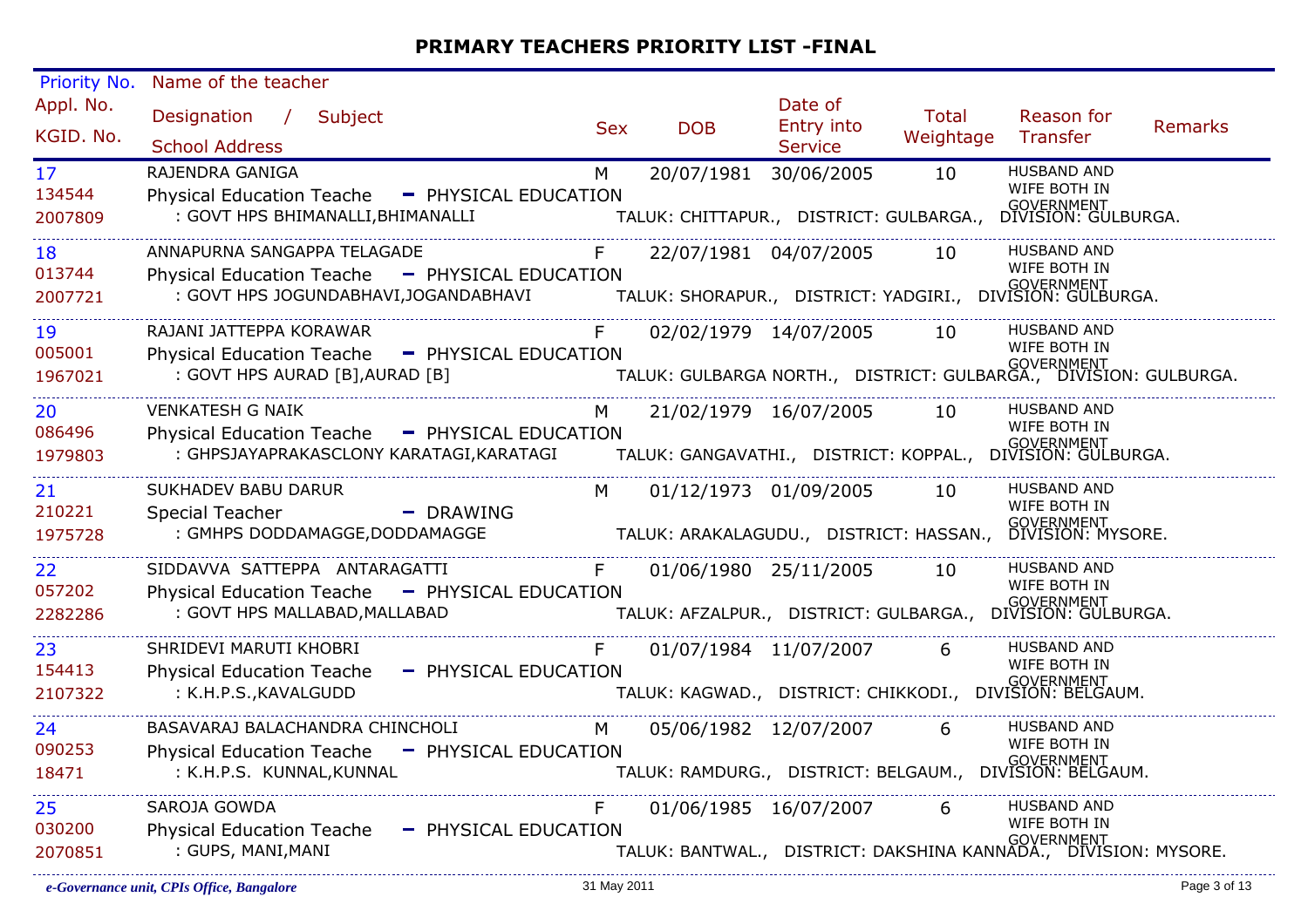| Priority No.           | Name of the teacher                                                                     |                                                                                                        |            |                       |                                         |                    |                                                                                  |         |
|------------------------|-----------------------------------------------------------------------------------------|--------------------------------------------------------------------------------------------------------|------------|-----------------------|-----------------------------------------|--------------------|----------------------------------------------------------------------------------|---------|
| Appl. No.<br>KGID. No. | Designation / Subject<br><b>School Address</b>                                          |                                                                                                        | <b>Sex</b> | <b>DOB</b>            | Date of<br>Entry into<br><b>Service</b> | Total<br>Weightage | Reason for<br>Transfer                                                           | Remarks |
| 26<br>097323           | ASHA MALLAPPA NATIKAR<br><b>Physical Education Teache</b>                               | - PHYSICAL EDUCATION                                                                                   | F.         | 30/07/1986 27/07/2007 |                                         | 6                  | <b>HUSBAND AND</b><br>WIFE BOTH IN                                               |         |
| 2272671                | : K.H.P.S., NAGARMUNNOLI                                                                |                                                                                                        |            |                       |                                         |                    | .<br>TALUK: CHIKODI.,   DISTRICT: CHIKKODI.,   DIVISION: BELGAUM.                |         |
| 27<br>030898           | VENKATESH MAHALINGAPPA DOMBAR<br>Physical Education Teache - PHYSICAL EDUCATION         |                                                                                                        | M          |                       | 31/07/1984 08/08/2007                   | 6                  | <b>HUSBAND AND</b><br>WIFE BOTH IN                                               |         |
| 2169495                | : GOVT HPS NAGARAL, NAGARAL                                                             |                                                                                                        |            |                       |                                         |                    | <br>TALUK: MUDHOL.,   DISTRICT: BAGALKOT.,   DIVISION: BELGAUM.                  |         |
| 28<br>070312           | BASAVVA BHAJANTRI                                                                       |                                                                                                        | F          |                       | 06/05/1983 30/08/2007                   | 6                  | <b>HUSBAND AND</b><br>WIFE BOTH IN                                               |         |
| 2118041                | Physical Education Teache - PHYSICAL EDUCATION<br>: GHPS BOMMANALEJ, BOMMANAL(EJ)       |                                                                                                        |            |                       |                                         |                    |                                                                                  |         |
| 29<br>060679           | PARVATI PAVADABASAPPA                                                                   |                                                                                                        | F          |                       | 25/11/1981 31/08/2007                   | $\overline{6}$     | <b>HUSBAND AND</b><br>WIFE BOTH IN                                               |         |
| 2370446                | Physical Education Teache - PHYSICAL EDUCATION                                          | : GOVT KBHPS HONNAKATTI,HONNAKATTI<br>TALUK: BAGALKOT., DISTRICT: BAGALKOT., DIVISION: BELGAUM.        |            |                       |                                         |                    |                                                                                  |         |
| 30<br>055826           | RAMACHANDRA SHIVAGOND KOLI                                                              |                                                                                                        | M.         |                       | 01/07/1981 01/09/2007                   | 6                  | <b>HUSBAND AND</b><br>WIFE BOTH IN                                               |         |
| 2274139                | Physical Education Teache<br>: M.H.P.S., SIDNAL                                         | - PHYSICAL EDUCATION                                                                                   |            |                       |                                         |                    | .<br>TALUK: NIPPANI.,   DISTRICT: CHIKKODI.,   DIVISION: BELGAUM.                |         |
| 31<br>072502           | RAJANI A PATIL<br>Physical Education Teache - PHYSICAL EDUCATION                        |                                                                                                        |            |                       | 06/06/1985 12/09/2007                   | 6                  | HUSBAND AND<br>WIFE BOTH IN                                                      |         |
| 2118736                | : GMHPS GABBUR, GABBUR                                                                  |                                                                                                        |            |                       |                                         |                    | <br>TALUK: DEVADURGA.,   DISTRICT: RAICHUR.,   DIVISION: GULBURGA.               |         |
| 32                     | <b>KIRANKUMAR G G</b>                                                                   |                                                                                                        | M          |                       | 13/06/1982 13/09/2007                   | 6                  | <b>HUSBAND AND</b><br>WIFE BOTH IN                                               |         |
| 070570<br>2265108      | Physical Education Teache - PHYSICAL EDUCATION<br>: GHPS DONABAGATTA, DONABAGHATTA      |                                                                                                        |            |                       |                                         |                    | י GOVERNMENT<br>TALUK: BHADRAVATI.,   DISTRICT: SHIMOGA.,   DIVISION: BANGALORE. |         |
| 33                     | KHALID AHAMAD I GADAWAL                                                                 |                                                                                                        | M          |                       | 05/07/1981 19/09/2007                   | $6\overline{6}$    | <b>HUSBAND AND</b><br>WIFE BOTH IN                                               |         |
| 055590<br>2279135      | Physical Education Teache - PHYSICAL EDUCATION                                          | .<br>KHPS AWAROLLI AWAROLLI,AWAROLLI : TALUK: KHANAPUR.,   DISTRICT: BELGAUM.,   DIVISION: BELGAUM.  : |            |                       |                                         |                    |                                                                                  |         |
| 34                     | SAVITHA MANJAPPA PURLI                                                                  |                                                                                                        | F.         |                       | 01/04/1984 21/09/2007                   | 6                  | HUSBAND AND<br>WIFE BOTH IN                                                      |         |
| 175337<br>141614       | Physical Education Teache - PHYSICAL EDUCATION<br>: G.H.P.S. SHAKUNAVALLI, SHAKUNAVALLI |                                                                                                        |            |                       |                                         |                    | .<br>TALUK: SORAB.,   DISTRICT: SHIMOGA.,   DIVISION: BANGALORE.                 |         |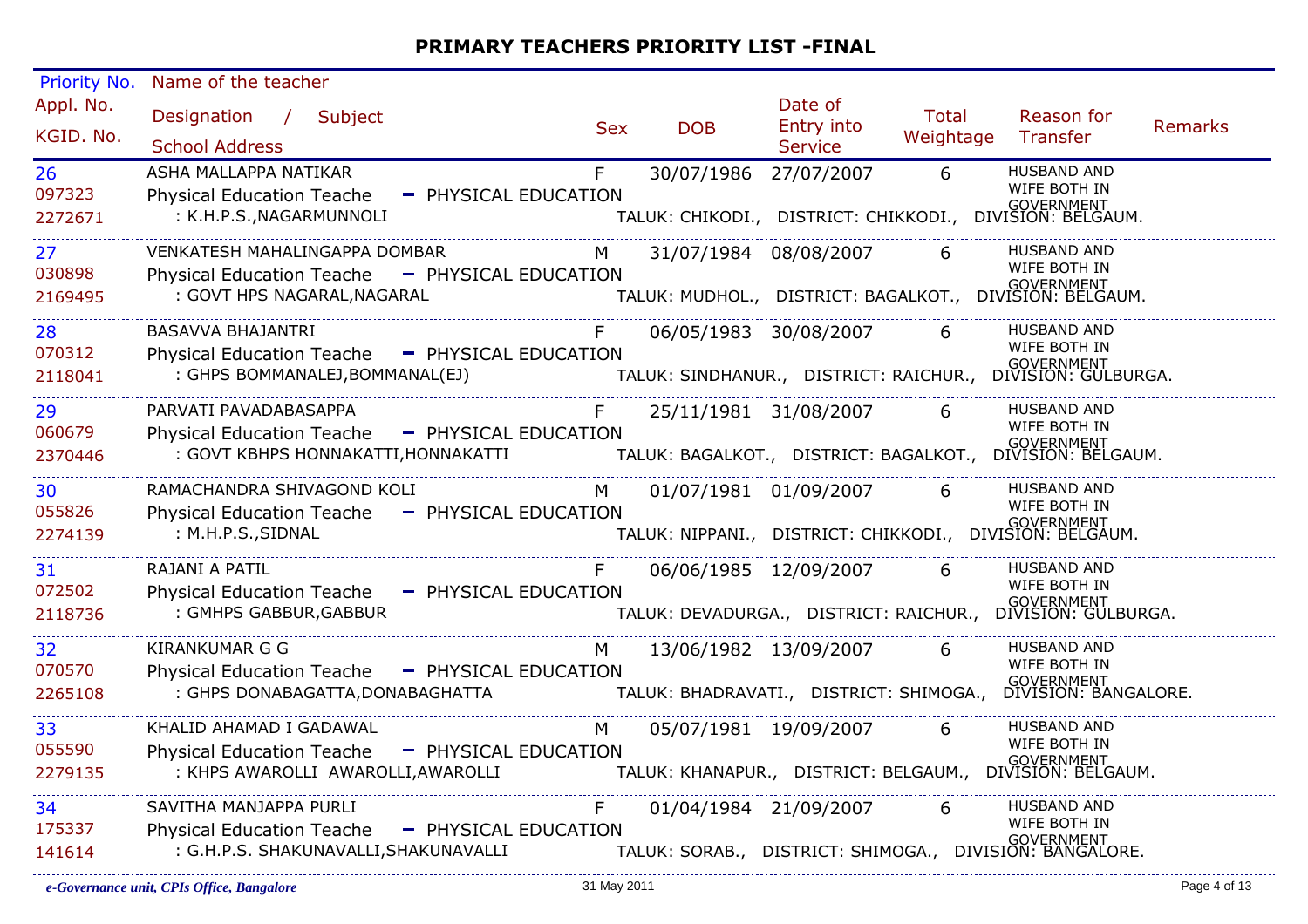| Priority No.            | Name of the teacher                                                                                                                                                                                                                                                  |            |                                                                                                  |                                         |                    |                                                                         |                |
|-------------------------|----------------------------------------------------------------------------------------------------------------------------------------------------------------------------------------------------------------------------------------------------------------------|------------|--------------------------------------------------------------------------------------------------|-----------------------------------------|--------------------|-------------------------------------------------------------------------|----------------|
| Appl. No.<br>KGID. No.  | Designation / Subject<br><b>School Address</b>                                                                                                                                                                                                                       | <b>Sex</b> | <b>DOB</b>                                                                                       | Date of<br>Entry into<br><b>Service</b> | Total<br>Weightage | Reason for<br>Transfer                                                  | <b>Remarks</b> |
| 35<br>007881<br>2280416 | <b>BHAGYASHREE PURANIK</b><br><b>Special Teacher</b><br>$-MUSIC$<br>: GOVT HPS TENGALI, TENGALI                                                                                                                                                                      | F.         | 21/05/1985 26/11/2007<br>TALUK: CHITTAPUR., DISTRICT: GULBARGA.,                                 |                                         | 6                  | <b>HUSBAND AND</b><br>WIFE BOTH IN<br>GOVERNMENT<br>DIVISION: GULBURGA. |                |
| 36<br>224270<br>1888550 | SHRIDEVI BASAVANNEPPA DANDIGYAGOL<br><b>Special Teacher</b><br>- DRAWING<br>: M L A I GOVT MODEL SCHOOL, WARD 2                                                                                                                                                      | F          | 15/04/1978 03/08/2005<br>TALUK: HALIYAL., DISTRICT: SIRSI., DIVISION: BELGAUM.                   |                                         | 5 <sup>1</sup>     | <b>HUSBAND AND</b><br>WIFE BOTH IN<br>GQVERNMENT                        |                |
| 37<br>128791<br>2096237 | S NAGARATHNAMMA<br><b>Special Teacher</b><br>$-MUSIC$<br>: GGMS MANDYA, WARD 11                                                                                                                                                                                      | F          | 01/01/1982 18/09/2007<br>TALUK: MANDYA SOUTH., DISTRICT: MANDYA., BIVISION: MYSORE.              |                                         | $\overline{3}$     | <b>HUSBAND AND</b><br>WIFE BOTH IN                                      |                |
| 38<br>050087<br>2185888 | HUSANAVVA SANGAPPA CHALAWADI DHANNUR<br>Physical Education Teache - PHYSICAL EDUCATION<br>SOVERNMENT ( GOVERNMENT ) THI SICAL EDOCATION<br>GOVERNMENT : GUMPS ,BORLANE(GIRLS),S K R MARKET W NO 30 TALUK: SOUTH2., DISTRICT: BANGALORE SOUTH., DIVISION: BANGALORE : | F          |                                                                                                  | 05/03/1970 04/10/2007                   | $\overline{3}$     | <b>HUSBAND AND</b><br>WIFE BOTH IN                                      |                |
| 39<br>041345<br>1757524 | MUTTAPPA BHARAMAPPA PATAT<br>Physical Education Teache - PHYSICAL EDUCATION<br>: GOVT HPS RANJANAGI, RANJANAGI                                                                                                                                                       | M          | .<br>TALUK: MUDHOL.,   DISTRICT: BAGALKOT.,   DIVISION: BELGAUM.                                 | 10/06/1972 04/06/1997                   | -26                | <b>HUSBAND OR</b><br>WIFE IN                                            |                |
| 40<br>021797<br>1336642 | HAMMANNA NAGAPPA NAYAK<br>Physical Education Teache - PHYSICAL EDUCATION<br>: G M H P S NO 3 HALIYAL, WARD 13                                                                                                                                                        | M          | 22/09/1962 04/08/1994<br>GOVERNMENT<br>TALUK: HALIYAL.,   DISTRICT: SIRSI.,   DIVISION: BELGAUM. |                                         | 24                 | <b>HUSBAND OR</b><br>WIFE IN                                            |                |
| 41<br>177032<br>1911439 | TULAJAPPA A BIRADAR<br>Physical Education Teache - PHYSICAL EDUCATION<br>: GOVT HPS TALBHOG, TALBHOG                                                                                                                                                                 | M.         | .<br>TALUK: BASAVAKALYAN.,   DISTRICT: BIDAR.,   DIVISION: GULBURGA.                             | 25/08/1972 15/12/1999                   | <b>22</b>          | <b>HUSBAND OR</b><br>WIFE IN                                            |                |
| 42<br>132633<br>1783271 | PARSHAWANATHA KASAR<br>Physical Education Teache - PHYSICAL EDUCATION<br>: GHPS SOMANHAL, SOMANAHAL                                                                                                                                                                  | M          | 15/07/1976 31/01/2000<br>.、<br>TALUK: GANGAVATHI.,   DISTRICT: KOPPAL.,   DIVISION: GULBURGA.    |                                         | 22                 | <b>HUSBAND OR</b><br>WIFE IN                                            |                |
| 43<br>221053<br>1782721 | BASAVANTAPPA VENKAPPA<br><b>Physical Education Teache</b><br>- PHYSICAL EDUCATION<br>: GHPS KESARATTI, KESARATTI                                                                                                                                                     | M          | 04/10/1967 21/01/2000<br>.<br>TALUK: GANGAVATHI.,   DISTRICT: KOPPAL.,   DIVISION: GULBURGA.     |                                         | 20                 | <b>HUSBAND OR</b><br>WIFE IN                                            |                |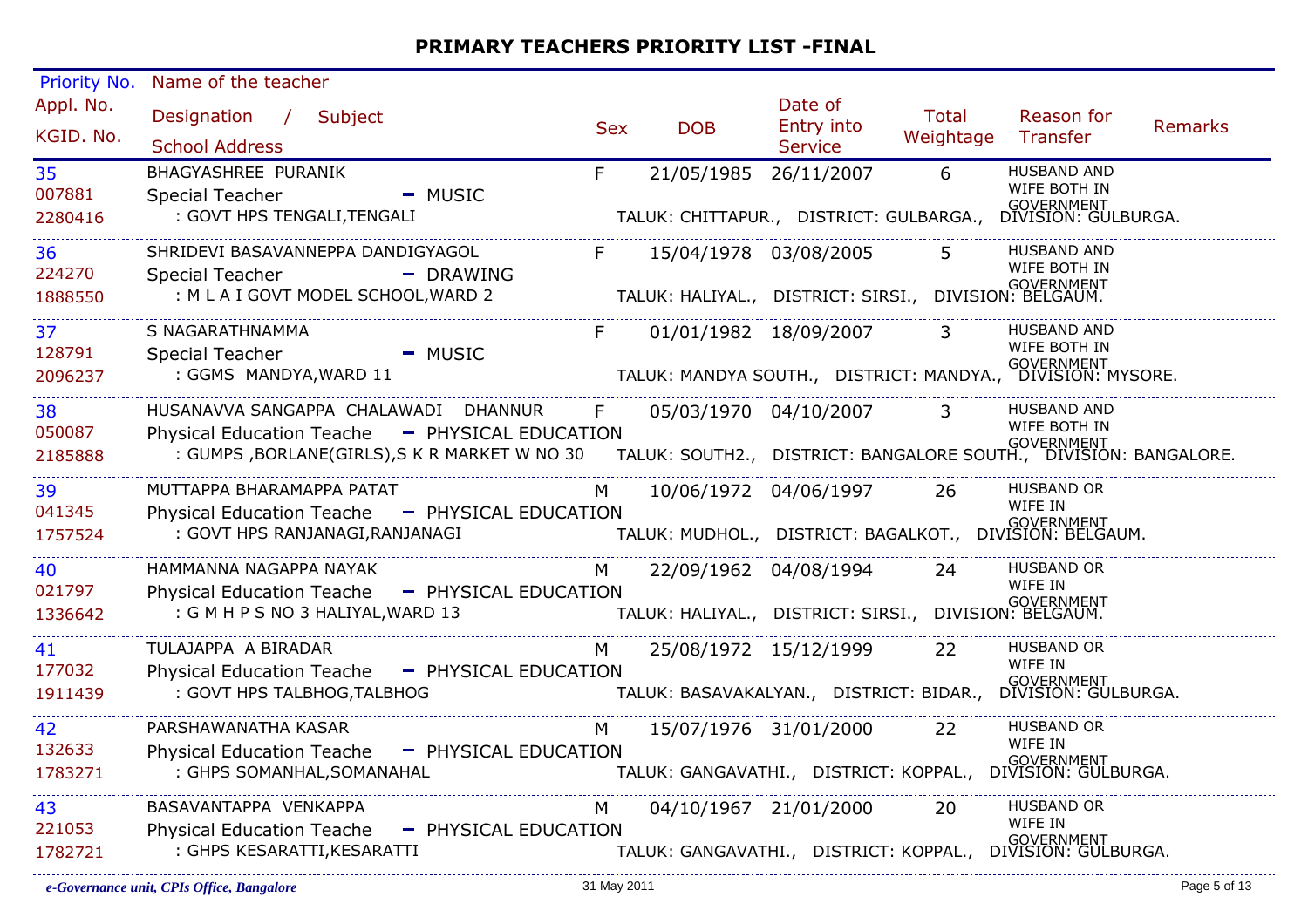| Priority No.           | Name of the teacher                                                                                                                          |                      |            |                       |                                         |                           |                                                                                    |                |
|------------------------|----------------------------------------------------------------------------------------------------------------------------------------------|----------------------|------------|-----------------------|-----------------------------------------|---------------------------|------------------------------------------------------------------------------------|----------------|
| Appl. No.<br>KGID. No. | Designation /<br>Subject<br><b>School Address</b>                                                                                            |                      | <b>Sex</b> | <b>DOB</b>            | Date of<br>Entry into<br><b>Service</b> | <b>Total</b><br>Weightage | Reason for<br>Transfer                                                             | <b>Remarks</b> |
| 44                     | SHIVAPPA BASAPPA POOJERI                                                                                                                     |                      | M          | 01/12/1971 12/06/2000 |                                         | 20                        | <b>HUSBAND OR</b><br>WIFE IN                                                       |                |
| 095172                 | <b>Physical Education Teache</b><br>: GHPS CHIKKADANKANAKAL, CHIKKADANKANKAL                                                                 | - PHYSICAL EDUCATION |            |                       |                                         |                           | <br>TALUK: GANGAVATHI.,   DISTRICT: KOPPAL.,   DIVISION: GULBURGA.                 |                |
| 1783844                |                                                                                                                                              |                      |            |                       |                                         |                           |                                                                                    |                |
| 45                     | N MANJULA                                                                                                                                    |                      | F          | 01/09/1975 20/06/2005 |                                         | 10                        | <b>HUSBAND OR</b><br>WIFE IN                                                       |                |
| 227331<br>1945321      | Special Teacher<br>المادي المستحدة.<br>GOVT GIRLS HPS LINGASUGUR,LINGSUGUR 8 TALUK: LINGASUGUR.,  DISTRICT: RAICHUR.,  DIVISION: GULBURGA: : | $-MUSIC$             |            |                       |                                         |                           |                                                                                    |                |
| 46                     | ARJUN BASAPPA MALI                                                                                                                           |                      | M          | 02/11/1977 28/06/2005 |                                         | 10                        | <b>HUSBAND OR</b>                                                                  |                |
| 220469                 | Physical Education Teache - PHYSICAL EDUCATION                                                                                               |                      |            |                       |                                         |                           | WIFE IN<br>.、<br>TALUK: NAVALGUND.,    DISTRICT: DHARWAD.,     DIVISION: BELGAUM.  |                |
| 2311170                | : HPS JAVOOR, JAVOOR                                                                                                                         |                      |            |                       |                                         |                           |                                                                                    |                |
| 47                     | KARABASAPPA KOTYAL                                                                                                                           |                      | M          | 01/06/1982 29/06/2005 |                                         | 10                        | <b>HUSBAND OR</b><br>WIFE IN                                                       |                |
| 124550<br>2007807      | <b>Physical Education Teache</b><br>: GHPS BHOLANI, BOLANI                                                                                   | - PHYSICAL EDUCATION |            |                       |                                         |                           | .<br>TALUK: ALAND.,    DISTRICT:  GULBARGA.,    DIVISION:  GULBURGA.               |                |
|                        |                                                                                                                                              |                      |            |                       |                                         |                           |                                                                                    |                |
| 48<br>089446           | SAHADEVI AGASIMANI                                                                                                                           |                      | F          | 20/04/1980 07/07/2005 |                                         | 10                        | <b>HUSBAND OR</b><br>WIFE IN                                                       |                |
| 1956472                | <b>Special Teacher</b><br>: GMHPS HOSSUR, HOSSUR                                                                                             | - DRAWING            |            | <b>BANGALORE.</b>     |                                         |                           | GOVERNMENT<br>TALUK: GOWRIBIDANUR., DISTRICT: CHIKKABALLAPURA., DIVISION:          |                |
| 49                     | <b>GEETA AWANNA NAIK</b>                                                                                                                     |                      | F.         |                       | 22/07/1981 11/07/2005                   | 10                        | <b>HUSBAND OR</b>                                                                  |                |
| 124092                 | <b>Physical Education Teache</b>                                                                                                             | - PHYSICAL EDUCATION |            |                       |                                         |                           | WIFE IN<br>.<br>TALUK: CHIKODI.,   DISTRICT: CHIKKODI.,   DIVISION: BELGAUM.       |                |
| 2106248                | : M.H.P.S., PATTANKUDI                                                                                                                       |                      |            |                       |                                         |                           |                                                                                    |                |
| 50                     | SUNITA KADLIGONDI                                                                                                                            |                      | F.         |                       | 16/01/1982 14/07/2005                   | 10                        | <b>HUSBAND OR</b><br>WIFE IN                                                       |                |
| 227647<br>2137971      | Physical Education Teache - PHYSICAL EDUCATION<br>: GOVT HPS FIROZABAD, FIROZABAD                                                            |                      |            |                       |                                         |                           | , , ,<br>TALUK: GULBARGA SOUTH.,   DISTRICT: GULBARGA.,   DIVISION: GULBURGA.      |                |
| 51                     | RAJEEV BALAPPA BENIWAD                                                                                                                       |                      | M          | 22/07/1976 01/08/2005 |                                         | 10                        | <b>HUSBAND OR</b>                                                                  |                |
| 098537                 | <b>Special Teacher</b>                                                                                                                       | - DRAWING            |            |                       |                                         |                           | WIFE IN<br>GOVERNMENT<br>TALUK: SHAHAPUR., DISTRICT: YADGIRI., DIVISION: GULBURGA. |                |
| 2008099                | : GOVT HPS SIRWAL, SHIRWAL                                                                                                                   |                      |            |                       |                                         |                           |                                                                                    |                |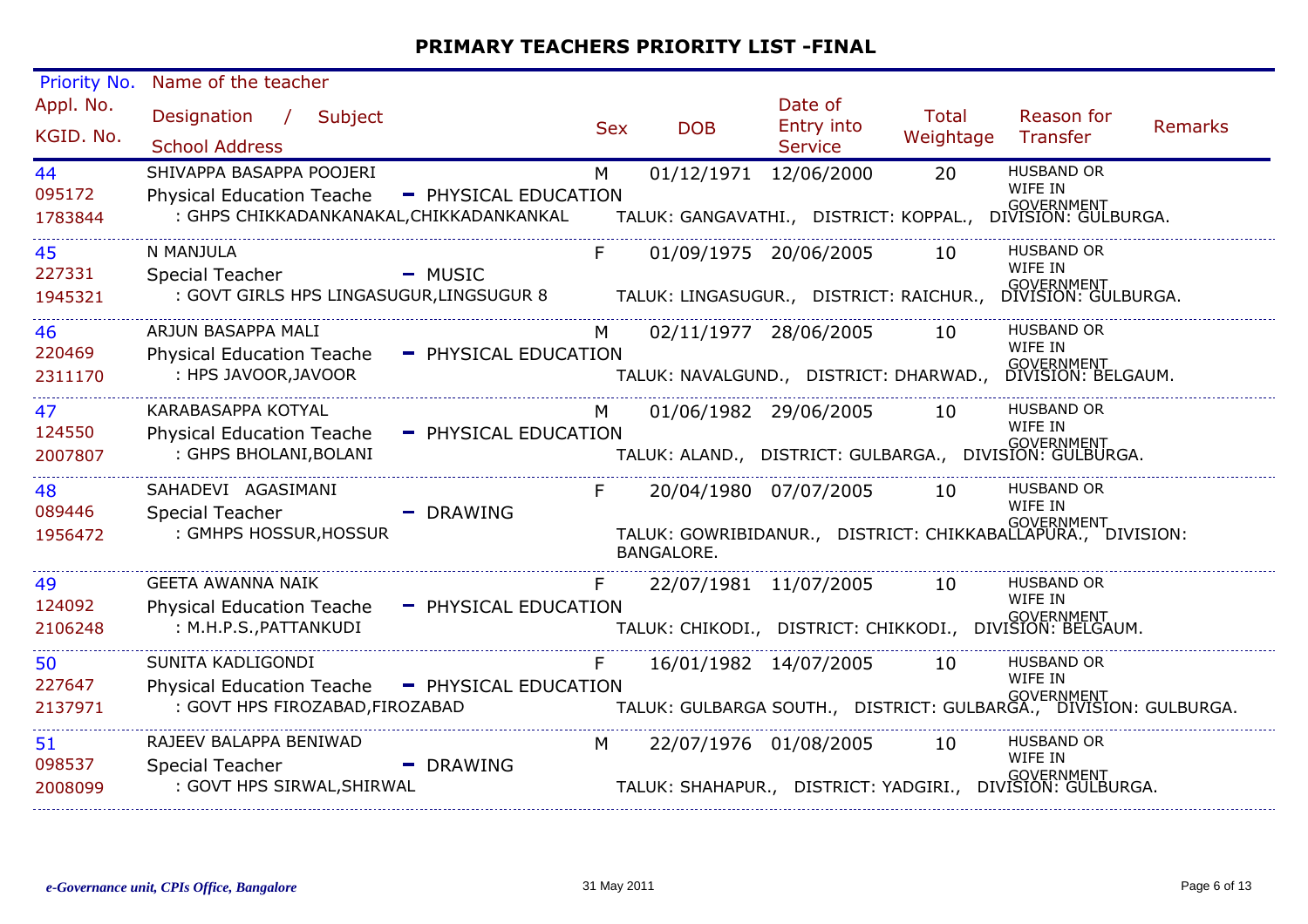| Priority No.           | Name of the teacher                            |                                                                                                                                     |            |                       |                                         |                             |                                                                                     |                |
|------------------------|------------------------------------------------|-------------------------------------------------------------------------------------------------------------------------------------|------------|-----------------------|-----------------------------------------|-----------------------------|-------------------------------------------------------------------------------------|----------------|
| Appl. No.<br>KGID. No. | Designation / Subject<br><b>School Address</b> |                                                                                                                                     | <b>Sex</b> | <b>DOB</b>            | Date of<br>Entry into<br><b>Service</b> | Total<br>Weightage Transfer | Reason for                                                                          | <b>Remarks</b> |
| 52                     | SHRIMATI SHARADA H NAVALGUND                   |                                                                                                                                     | F          | 05/05/1982 25/08/2005 |                                         | 10                          | <b>HUSBAND OR</b>                                                                   |                |
| 125330                 | <b>Physical Education Teache</b>               | - PHYSICAL EDUCATION                                                                                                                |            |                       |                                         |                             | WIFE IN                                                                             |                |
| 1967242                | : GOVT HPS KOGANOOR, KOGANOOR                  |                                                                                                                                     |            |                       |                                         |                             | .<br>TALUK: AFZALPUR.,   DISTRICT: GULBARGA.,   DIVISION: GULBURGA.                 |                |
| 53                     | <b>SUJATHA MADALE</b>                          |                                                                                                                                     | F          |                       | 01/06/1975 27/09/2005                   | 10                          | <b>HUSBAND OR</b>                                                                   |                |
| 105900                 | Special Teacher                                | - DRAWING                                                                                                                           |            |                       |                                         |                             | WIFE IN                                                                             |                |
| 1959733                | : GMHPS NONAVINAKERE, NONAVINAKERE             |                                                                                                                                     |            |                       |                                         |                             | GOVERNMENT<br>.TALUK: TIPTUR.,   DISTRICT: TUMKUR.,   DIVISION: BANGALORE           |                |
| 54                     | MANJULA KALAPPA SUNAGAR                        |                                                                                                                                     | F          |                       | 22/07/1974 15/10/2005 10                |                             | <b>HUSBAND OR</b>                                                                   |                |
| 220547                 |                                                | Physical Education Teache - PHYSICAL EDUCATION                                                                                      |            |                       |                                         |                             | WIFE IN                                                                             |                |
| 1979395                |                                                |                                                                                                                                     |            |                       |                                         |                             |                                                                                     |                |
| 55                     | SUDHA S MALAGAVI                               |                                                                                                                                     | F          |                       | 22/07/1978 09/08/2005                   | 8                           | <b>HUSBAND OR</b>                                                                   |                |
| 239382                 |                                                | Physical Education Teache - PHYSICAL EDUCATION                                                                                      |            |                       |                                         |                             | WIFE IN                                                                             |                |
| 2003079                |                                                | : GOVERNMENT (GOVERNMENT) : GHPS BENAKANAKOPPA,BENAKANAKOPPA<br>  TALUK: NARAGUND., DISTRICT: GADAG., DIVISION: BELGAUM.   GELGAUM. |            |                       |                                         |                             |                                                                                     |                |
| 56                     | JAHNAVI ALAGERI                                |                                                                                                                                     |            |                       | 08/03/1975 27/07/2005 7.5               |                             | <b>HUSBAND OR</b>                                                                   |                |
| 241525                 |                                                | Physical Education Teache - PHYSICAL EDUCATION                                                                                      |            |                       |                                         |                             | WIFE IN                                                                             |                |
| 1999555                | : KHPS HONAGA., HONAGA.                        |                                                                                                                                     |            |                       |                                         |                             | <br>TALUK: BELGAUM RURAL,   DISTRICT: BELGAUM.,   DIVISION: BELGAUM.                |                |
| 57                     | JYOTI S HOSAGOUDAR                             |                                                                                                                                     | F          |                       | 22/07/1979 11/07/2007                   | 6                           | <b>HUSBAND OR</b>                                                                   |                |
| 044656                 | <b>Physical Education Teache</b>               | - PHYSICAL EDUCATION                                                                                                                |            |                       |                                         |                             | WIFE IN                                                                             |                |
| 2211143                | : G HPS VAGATA, VAGATA                         |                                                                                                                                     |            |                       |                                         |                             | overnment<br>TALUK: HOSAKOTE.,   DISTRICT: BANGALORE RURAL.,   DIVISION: BANGALORE. |                |
| 58                     | YELLUBAI PATIL                                 |                                                                                                                                     | F          |                       | 20/07/1985 13/08/2007                   | 6                           | <b>HUSBAND OR</b>                                                                   |                |
| 058816                 |                                                | Physical Education Teache - PHYSICAL EDUCATION                                                                                      |            |                       |                                         |                             | WIFE IN                                                                             |                |
| 1720045                |                                                | : G H P SCHOOL URUBAIL CHEMBU, MALECHEMBU                                                                                           |            |                       |                                         |                             | .<br>TALUK: MADIKERI.,   DISTRICT: KODAGU.,   DIVISION: MYSORE.                     |                |
| 59                     | VIJAYALAXMI T BHANDIWADDAR                     |                                                                                                                                     | F          |                       | 20/07/1981 24/08/2007                   | 6                           | <b>HUSBAND OR</b>                                                                   |                |
| 165159                 |                                                | Physical Education Teache - PHYSICAL EDUCATION                                                                                      |            |                       |                                         |                             | WIFE IN                                                                             |                |
| 2172072                | : GHPS CHIKKENKOPPA, CHIKKENKOPPA              |                                                                                                                                     |            |                       |                                         |                             | TALUK: YELBURGA., DISTRICT: KOPPAL., DIVISION: GULBURGA.                            |                |
| <b>60</b>              | SANGEETA S CHAVAN                              |                                                                                                                                     | F.         | 05/06/1976 05/09/2007 |                                         | 6                           | <b>HUSBAND OR</b>                                                                   |                |
| 045431                 | <b>Physical Education Teache</b>               | - PHYSICAL EDUCATION                                                                                                                |            |                       |                                         |                             | WIFE IN                                                                             |                |
| 2143435                | : GOVT HPS SHADIPUR, SHADIPUR                  |                                                                                                                                     |            |                       |                                         |                             |                                                                                     |                |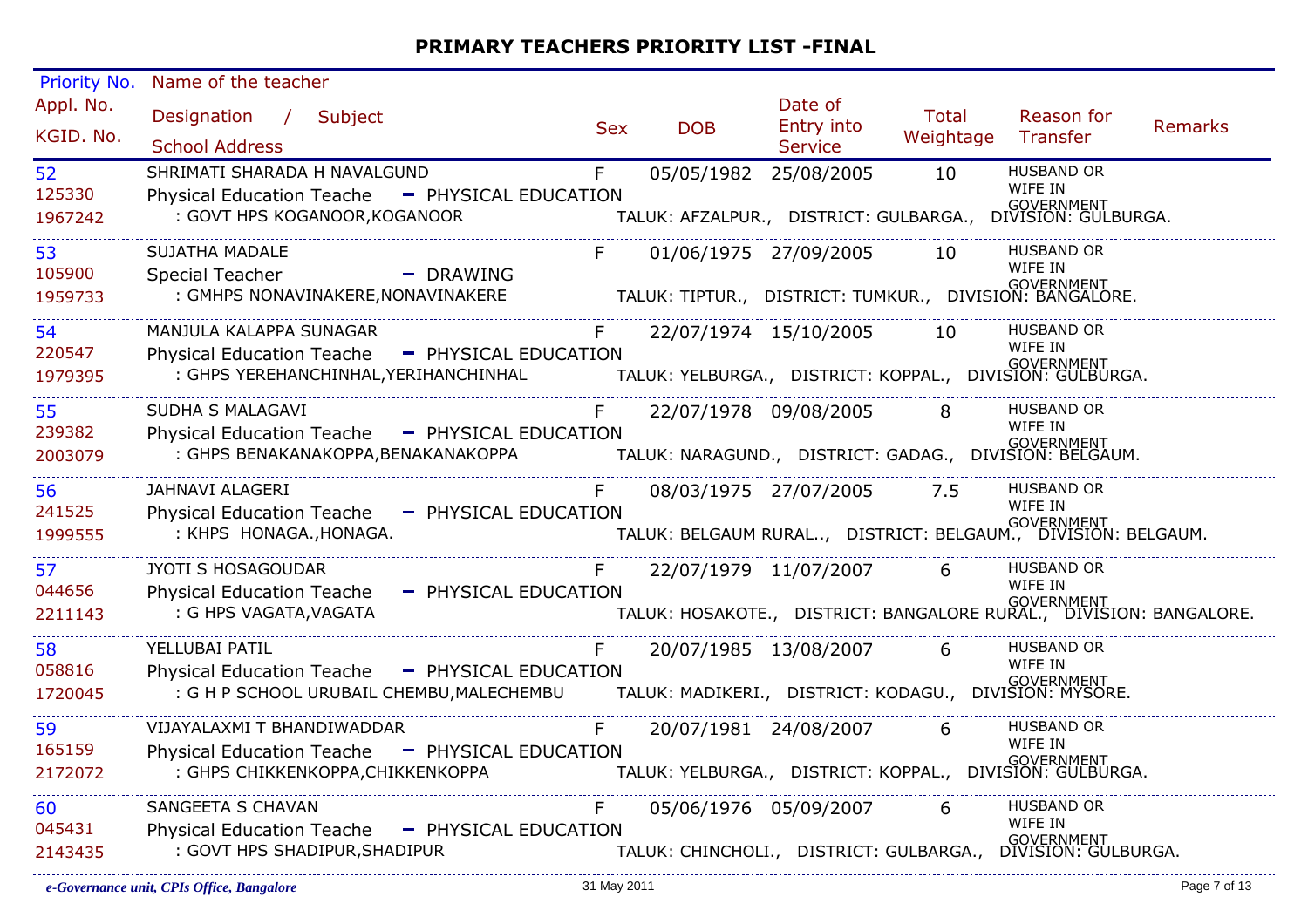| Priority No.           | Name of the teacher                                                                                                                                                        |            |                       |                                         |                           |                                                                     |         |
|------------------------|----------------------------------------------------------------------------------------------------------------------------------------------------------------------------|------------|-----------------------|-----------------------------------------|---------------------------|---------------------------------------------------------------------|---------|
| Appl. No.<br>KGID. No. | Designation /<br>Subject<br><b>School Address</b>                                                                                                                          | <b>Sex</b> | <b>DOB</b>            | Date of<br>Entry into<br><b>Service</b> | <b>Total</b><br>Weightage | Reason for<br>Transfer                                              | Remarks |
|                        | SHEELA KRISHNAPPA GAJAKOSH                                                                                                                                                 |            |                       |                                         | 6                         | <b>HUSBAND OR</b>                                                   |         |
| 61<br>103399           | <b>Physical Education Teache</b><br>- PHYSICAL EDUCATION                                                                                                                   | F.         | 01/07/1975 06/09/2007 |                                         |                           | WIFE IN                                                             |         |
| 2171752                | : GHPS BINNAHAL, BINHAL                                                                                                                                                    |            |                       |                                         |                           | <br>TALUK: YELBURGA.,   DISTRICT: KOPPAL.,   DIVISION: GULBURGA.    |         |
| 62                     | SAVITHA H B M                                                                                                                                                              |            |                       | 17/06/1981 14/09/2007                   | 6                         | <b>HUSBAND OR</b>                                                   |         |
| 119002                 | Physical Education Teache - PHYSICAL EDUCATION                                                                                                                             |            |                       |                                         |                           | WIFE IN                                                             |         |
| 2096183                | : GHPS HULLA HALLY, HULLA HALLY                                                                                                                                            |            |                       |                                         |                           | ''<br>TALUK: MALAVALLY.,   DISTRICT: MANDYA.,   DIVISION: MYSORE.   |         |
| 63                     | JAYALAKSHMI KAMBALI                                                                                                                                                        | F          | 21/07/1978 18/09/2007 |                                         | 6                         | <b>HUSBAND OR</b><br>WIFE IN                                        |         |
| 117573                 | Physical Education Teache - PHYSICAL EDUCATION                                                                                                                             |            |                       |                                         |                           |                                                                     |         |
| 2330192                | : G M P SCHOOL SANTHALLI, SANTHALLI                                                                                                                                        |            |                       |                                         |                           | .<br>TALUK: SOMAVARPET.,   DISTRICT: KODAGU.,   DIVISION: MYSORE.   |         |
| 64                     | <b>HEMAVATI AMBIG</b>                                                                                                                                                      | F.         |                       | 01/06/1977 22/09/2007                   | 6                         | <b>HUSBAND OR</b>                                                   |         |
| 092124                 | Physical Education Teache - PHYSICAL EDUCATION                                                                                                                             |            |                       |                                         |                           | WIFE IN                                                             |         |
| 2351967                | sical Luucation Teache — FITTSICAL LDUCATION<br>GOVERNMENT : G HPS HERINDYAPANAHALLI,HERINDYAPANAHALLI — TALUK: KANAKAPURA., DISTRICT: RAMANAGARA., DIVISION: BANGALORE. : |            |                       |                                         |                           |                                                                     |         |
| 65                     | MALANGASAB AGASIMANI                                                                                                                                                       | M          |                       | 01/06/1981 01/10/2007                   | 6                         | <b>HUSBAND OR</b>                                                   |         |
| 120432                 | <b>Physical Education Teache</b><br>- PHYSICAL EDUCATION                                                                                                                   |            |                       |                                         |                           | WIFE IN                                                             |         |
| 2171711                | : GHPS BENNUR, BENNUR                                                                                                                                                      |            |                       |                                         |                           | .<br>TALUK: GANGAVATHI.,   DISTRICT: KOPPAL.,   DIVISION: GULBURGA. |         |
| 66                     | <b>RENUKA PATIL</b>                                                                                                                                                        | F.         | 18/05/1974 06/10/2007 |                                         | 6                         | <b>HUSBAND OR</b>                                                   |         |
| 099283                 | Special Teacher<br>$\blacksquare$ DRAWING                                                                                                                                  |            |                       |                                         |                           | WIFE IN                                                             |         |
| 2291491                | : GUPS, ULI, ULI                                                                                                                                                           |            |                       |                                         |                           | TALUK: BANTWAL., DISTRICT: DAKSHINA KANNADA., DIVISION: MYSORE.     |         |
| 67                     | <b>SHOBHA KOULAPUR</b>                                                                                                                                                     | F.         |                       | 10/07/1980 09/10/2007                   | 6                         | <b>HUSBAND OR</b>                                                   |         |
| 023738                 | <b>Physical Education Teache</b><br>- PHYSICAL EDUCATION                                                                                                                   |            |                       |                                         |                           | WIFE IN                                                             |         |
| 2115282                | : GMHPS MASARAKAL, MASARAKAL                                                                                                                                               |            |                       |                                         |                           | .<br>TALUK: DEVADURGA.,   DISTRICT: RAICHUR.,   DIVISION: GULBURGA. |         |
| 68                     | SUDHA C MULIMANI                                                                                                                                                           | F.         | 07/07/1977 19/11/2007 |                                         | 6                         | <b>HUSBAND OR</b>                                                   |         |
| 025700                 | <b>Physical Education Teache</b><br>- PHYSICAL EDUCATION                                                                                                                   |            |                       |                                         |                           | WIFE IN                                                             |         |
| 2116307                | : GHPS DINNI, DINNI                                                                                                                                                        |            |                       |                                         |                           | <br>TALUK: RAICHUR.,   DISTRICT: RAICHUR.,   DIVISION: GULBURGA.    |         |
| 69                     | HASANDONGERISAB G YANDIGERI                                                                                                                                                | M          |                       | 15/12/1979 19/11/2007                   | 6                         | <b>HUSBAND OR</b>                                                   |         |
| 171494                 | <b>Physical Education Teache</b><br>- PHYSICAL EDUCATION                                                                                                                   |            |                       |                                         |                           | WIFE IN                                                             |         |
| 2116093                | : GHPS NAKKUNDA, NAKKUNDA                                                                                                                                                  |            |                       |                                         |                           | .<br>TALUK: MANVI.,   DISTRICT: RAICHUR.,   DIVISION: GULBURGA.     |         |
|                        |                                                                                                                                                                            |            |                       |                                         |                           |                                                                     |         |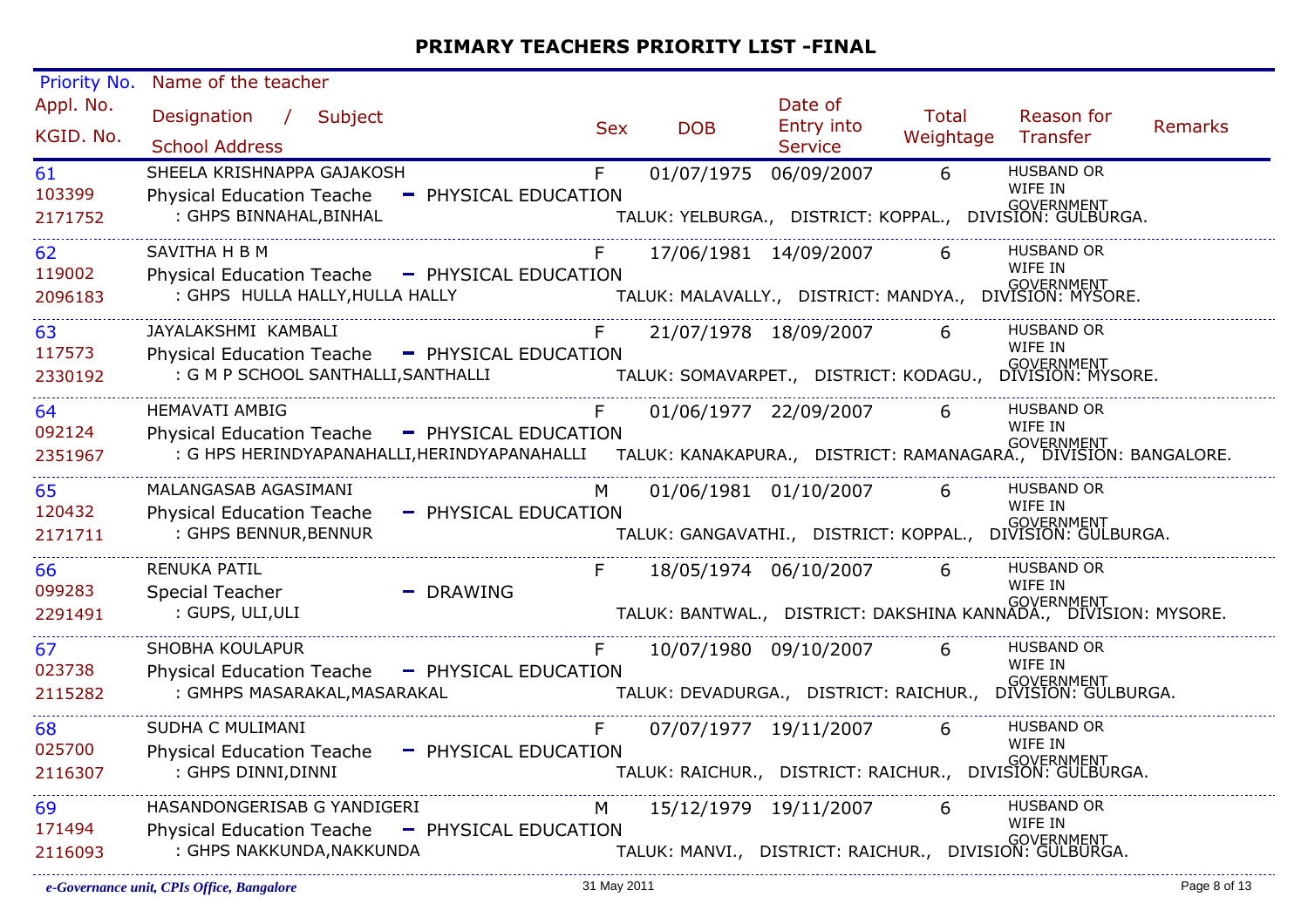| Priority No.           | Name of the teacher                                                                        |            |            |                                                                                                                          |                             |                                                                                        |         |
|------------------------|--------------------------------------------------------------------------------------------|------------|------------|--------------------------------------------------------------------------------------------------------------------------|-----------------------------|----------------------------------------------------------------------------------------|---------|
| Appl. No.<br>KGID. No. | Designation / Subject<br><b>School Address</b>                                             | <b>Sex</b> | <b>DOB</b> | Date of<br>Entry into<br><b>Service</b>                                                                                  | Total<br>Weightage Transfer | Reason for                                                                             | Remarks |
| 70                     | RUDRAPPA Y KUMBAR                                                                          | M          |            | 08/04/1977 13/12/2007                                                                                                    | $6\overline{6}$             | <b>HUSBAND OR</b>                                                                      |         |
| 166011<br>2071585      | Physical Education Teache - PHYSICAL EDUCATION<br>: GUPS, MANDEKOLU, MANDEKOLU             |            |            |                                                                                                                          |                             | WIFE IN<br>.<br>TALUK: SULLIA.,   DISTRICT: DAKSHINA KANNADA.,   DIVISION: MYSORE.     |         |
| 71                     | MADHU SHANKAR RATHOD                                                                       | M          |            | 01/01/1977 11/07/2005                                                                                                    |                             | <b>HUSBAND OR</b>                                                                      |         |
| 126167<br>1888784      | - DRAWING<br>Special Teacher<br>: MHPS SCHOOL NELLEKERI, WARD 18                           |            |            |                                                                                                                          |                             | WIFE IN<br><br>TALUK: KUMTA., DISTRICT: UTTARKANNADA., DIVISION: BELGAUM.              |         |
| 72                     | LAXMAN SATTYAPPA TALAWAR                                                                   | M.         |            | 01/06/1975 09/08/2005                                                                                                    | 5.                          | <b>HUSBAND OR</b>                                                                      |         |
| 015715                 | Physical Education Teache - PHYSICAL EDUCATION                                             |            |            |                                                                                                                          |                             | WIFE IN                                                                                |         |
| 1899144                | : GHPS CHIKKA HUNSUR,CHIKKA HUNSUR<br>TALUK: HUNSUR., DISTRICT: MYSORE., DIVISION: MYSORE. |            |            |                                                                                                                          |                             |                                                                                        |         |
| 73<br>098280           | SHREEDEVI BASAVARAJ GURANAVAR<br>Physical Education Teache - KANNADA - GENERAL             | F          |            | 22/03/1985 11/07/2007 3                                                                                                  |                             | <b>HUSBAND OR</b><br>WIFE IN                                                           |         |
| 68950                  | : K. H. P. S. MARDIMATH, KONNUR                                                            |            |            | TALUK: GOKAK.,   DISTRICT: CHIKKODI.,   DIVISION: BELGAUM.<br>TALUK: GOKAK.,   DISTRICT: CHIKKODI.,   DIVISION: BELGAUM. |                             |                                                                                        |         |
| 74                     | KARUNA SHILPI                                                                              |            |            | 03/05/1974 04/09/2007 3                                                                                                  |                             | <b>HUSBAND OR</b><br>WIFE IN                                                           |         |
| 086202<br>2321729      | Special Teacher<br>- DRAWING<br>: GHPS HALEPETE, WARD NO:23                                |            |            |                                                                                                                          |                             | GOVERNMENT<br>TALUK: CHINTAMANI.,   DISTRICT: CHIKKABALLAPURA.,   DIVISION: BANGALORE. |         |
| 75                     | YALLAPPA                                                                                   | M.         |            | 22/07/1982 08/10/2007 3                                                                                                  |                             | <b>HUSBAND OR</b>                                                                      |         |
| 138638<br>2184145      | Physical Education Teache - PHYSICAL EDUCATION                                             |            |            |                                                                                                                          |                             | WIFE IN                                                                                |         |
| 76                     | <b>CAROLINE FATIMA S</b>                                                                   | F          |            | 25/09/1972 19/07/1994                                                                                                    | 32                          | <b>OTHER CASES</b>                                                                     |         |
| 048966                 | Physical Education Teache - PHYSICAL EDUCATION                                             |            |            |                                                                                                                          |                             | <b>WOMEN</b>                                                                           |         |
| 1329144                | : H P S DODDAGUNDA, MANKI                                                                  |            |            |                                                                                                                          |                             | TALUK: HONNAVAR., DISTRICT: UTTARKANNADA., DIVISION: BELGAUM.                          |         |
| 77                     | SUSHILA GURUSIDDAPPA MADNALLI                                                              | F          |            | 01/06/1963 01/01/1996 28                                                                                                 |                             | <b>OTHER CASES</b>                                                                     |         |
| 244042<br>1760325      | Physical Education Teache - PHYSICAL EDUCATION<br>: HPS KALLUR, KALLUR                     |            |            |                                                                                                                          |                             | <b>WOMEN</b><br>TALUK: DHARWAD., DISTRICT: DHARWAD., DIVISION: BELGAUM.                |         |
| 78                     | SHRIMATI SUBRAY BHAT                                                                       |            |            | 01/06/1954 01/06/1985 25                                                                                                 |                             | <b>OTHER CASES</b>                                                                     |         |
| 052816                 | Physical Education Teache - PHYSICAL EDUCATION                                             |            |            |                                                                                                                          |                             | <b>WOMEN</b>                                                                           |         |
| 735507                 | : MHPS MARIGUDI, WARD25                                                                    |            |            | TALUK: SIRSI., DISTRICT: SIRSI., DIVISION: BELGAUM.                                                                      |                             |                                                                                        |         |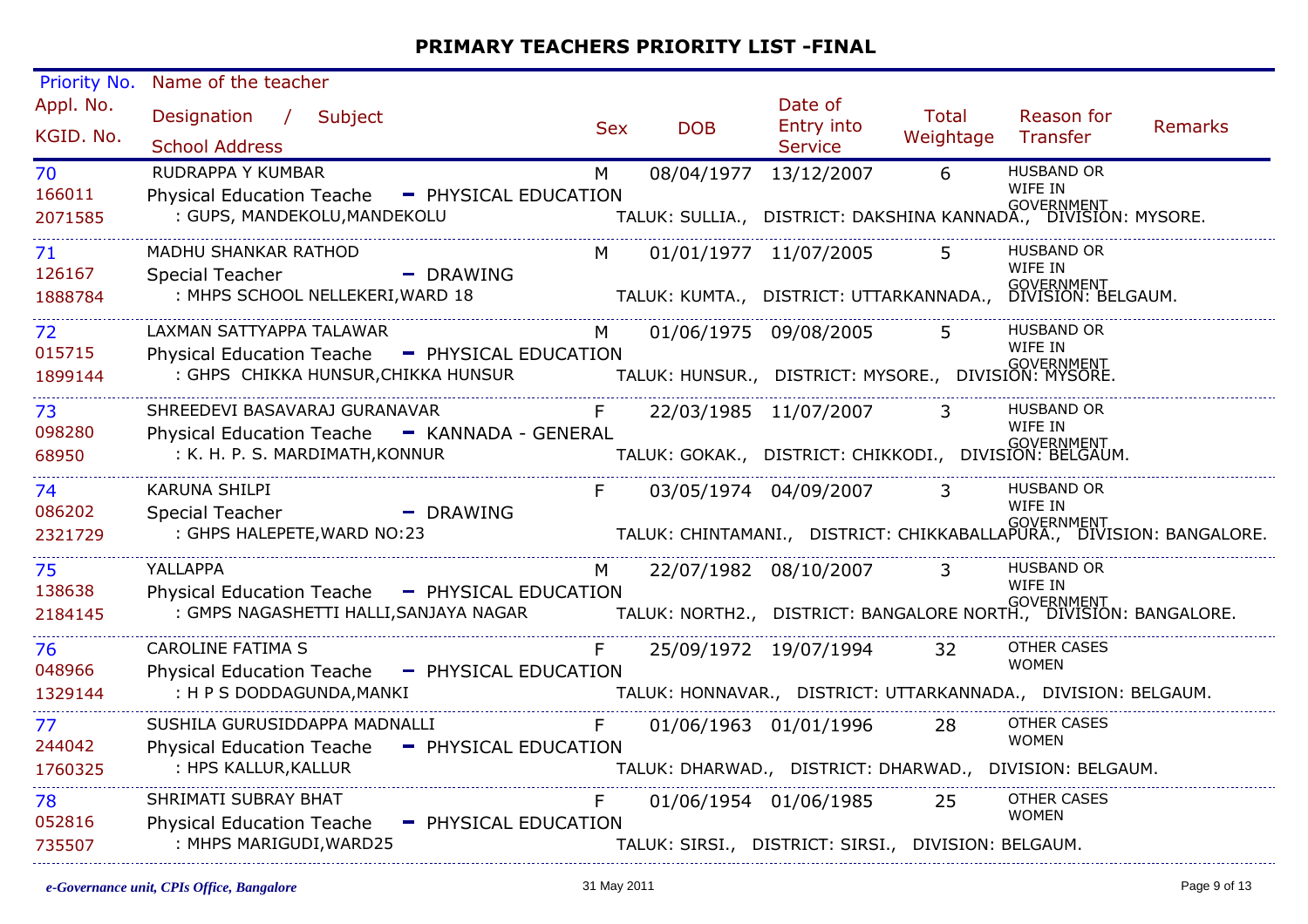| Priority No.           | Name of the teacher                                                                                                                        |                      |            |            |                                                       |                           |                                                           |         |
|------------------------|--------------------------------------------------------------------------------------------------------------------------------------------|----------------------|------------|------------|-------------------------------------------------------|---------------------------|-----------------------------------------------------------|---------|
| Appl. No.<br>KGID. No. | Designation /<br>Subject<br><b>School Address</b>                                                                                          |                      | <b>Sex</b> | <b>DOB</b> | Date of<br>Entry into<br><b>Service</b>               | <b>Total</b><br>Weightage | Reason for<br>Transfer                                    | Remarks |
| 79<br>086963           | FHOOLABAI ANTONI LOPS<br><b>Physical Education Teache</b>                                                                                  | - PHYSICAL EDUCATION | F          | 20/12/1958 | 03/01/2000                                            | 22                        | OTHER CASES<br><b>WOMEN</b>                               |         |
| 1782343                | : GHPS MITTALAKOD, MITTALKOD                                                                                                               |                      |            |            |                                                       |                           | TALUK: KUSTAGI., DISTRICT: KOPPAL., DIVISION: GULBURGA.   |         |
| 80<br>088619           | RUDRAVVA SHANKRAPPA BURLIYAVAR<br><b>Physical Education Teache</b>                                                                         | - PHYSICAL EDUCATION | F          |            | 15/12/1968 01/12/1999                                 | 20                        | <b>OTHER CASES</b><br><b>WOMEN</b>                        |         |
| 1830372                | : GHPS HULLUR, HULLUR                                                                                                                      |                      |            |            | TALUK: RON., DISTRICT: GADAG., DIVISION: BELGAUM.     |                           |                                                           |         |
| 81<br>112126           | BASAPPA RAYAPPA HESURU<br><b>Physical Education Teache</b>                                                                                 | - PHYSICAL EDUCATION | M          |            | 01/06/1956 07/01/1984                                 | 44.5                      | OTHER CASES MEN                                           |         |
| 666129                 | : GHPS KURABAGERI<br>HANUMASAGAR, HANUMASAGAR                                                                                              |                      |            |            |                                                       |                           | TALUK: KUSTAGI., DISTRICT: KOPPAL., DIVISION: GULBURGA.   |         |
| 82                     | <b>SRI M Y ATTAR</b>                                                                                                                       |                      | M          |            | 01/06/1962 03/01/1984                                 | 44                        | OTHER CASES MEN                                           |         |
| 077315<br>666398       | Physical Education Teache - PHYSICAL EDUCATION<br>: MPS SHIRAGUPPI, SHIRAGUPPI                                                             |                      |            |            | TALUK: HUBLI., DISTRICT: DHARWAD., DIVISION: BELGAUM. |                           |                                                           |         |
| 83                     | HANMANTAPPA GOVINDAPPA DOLLIN                                                                                                              |                      | M.         |            | 17/09/1960 29/12/1988                                 | 40                        | OTHER CASES MEN                                           |         |
| 064041<br>1155384      | Physical Education Teache - PHYSICAL EDUCATION<br>: GMPS HOSARITTI, HOSARITTI                                                              |                      |            |            | TALUK: HAVERI., DISTRICT: HAVERI., DIVISION: BELGAUM. |                           |                                                           |         |
| 84                     | VIRUPAXAGOUDA                                                                                                                              |                      | M          |            | 01/06/1964 05/09/1991                                 | 38                        | OTHER CASES MEN                                           |         |
| 038273<br>1101649      | Physical Education Teache - PHYSICAL EDUCATION<br>: GMHPS BHAGYANAGAR, BHAGHYANAGAR TALUK: KOPPAL., DISTRICT: KOPPAL., DIVISION: GULBURGA. |                      |            |            |                                                       |                           |                                                           |         |
| 85                     | KAREPPA RAMAPPA HADIMANI                                                                                                                   |                      | M          |            | 01/06/1963 02/02/1994                                 | 34                        | OTHER CASES MEN                                           |         |
| 093448<br>1473229      | <b>Physical Education Teache</b><br>: K.H.P.S.HALSIRGUR, SHIRGUR                                                                           | - PHYSICAL EDUCATION |            |            |                                                       |                           | TALUK: RAIBAG., DISTRICT: CHIKKODI., DIVISION: BELGAUM.   |         |
| 86                     | HANAMANTAGOUDA SHIVANAGOUDA PATIL                                                                                                          |                      | M          |            | 22/07/1964 21/08/1993 32                              |                           | OTHER CASES MEN                                           |         |
| 025915<br>205100       | Physical Education Teache - PHYSICAL EDUCATION<br>: GHPBS NEGLUR, NEGLUR                                                                   |                      |            |            | TALUK: HAVERI., DISTRICT: HAVERI., DIVISION: BELGAUM. |                           |                                                           |         |
| 87                     | AMARAPPA B PALLED                                                                                                                          |                      | M          |            | 01/04/1966 24/01/1996                                 | 30                        | OTHER CASES MEN                                           |         |
| 100608<br>1398352      | Physical Education Teache - PHYSICAL EDUCATION<br>: GOVT HPS GIRLS GOGI, GOGI PETH                                                         |                      |            |            |                                                       |                           | TALUK: SHAHAPUR., DISTRICT: YADGIRI., DIVISION: GULBURGA. |         |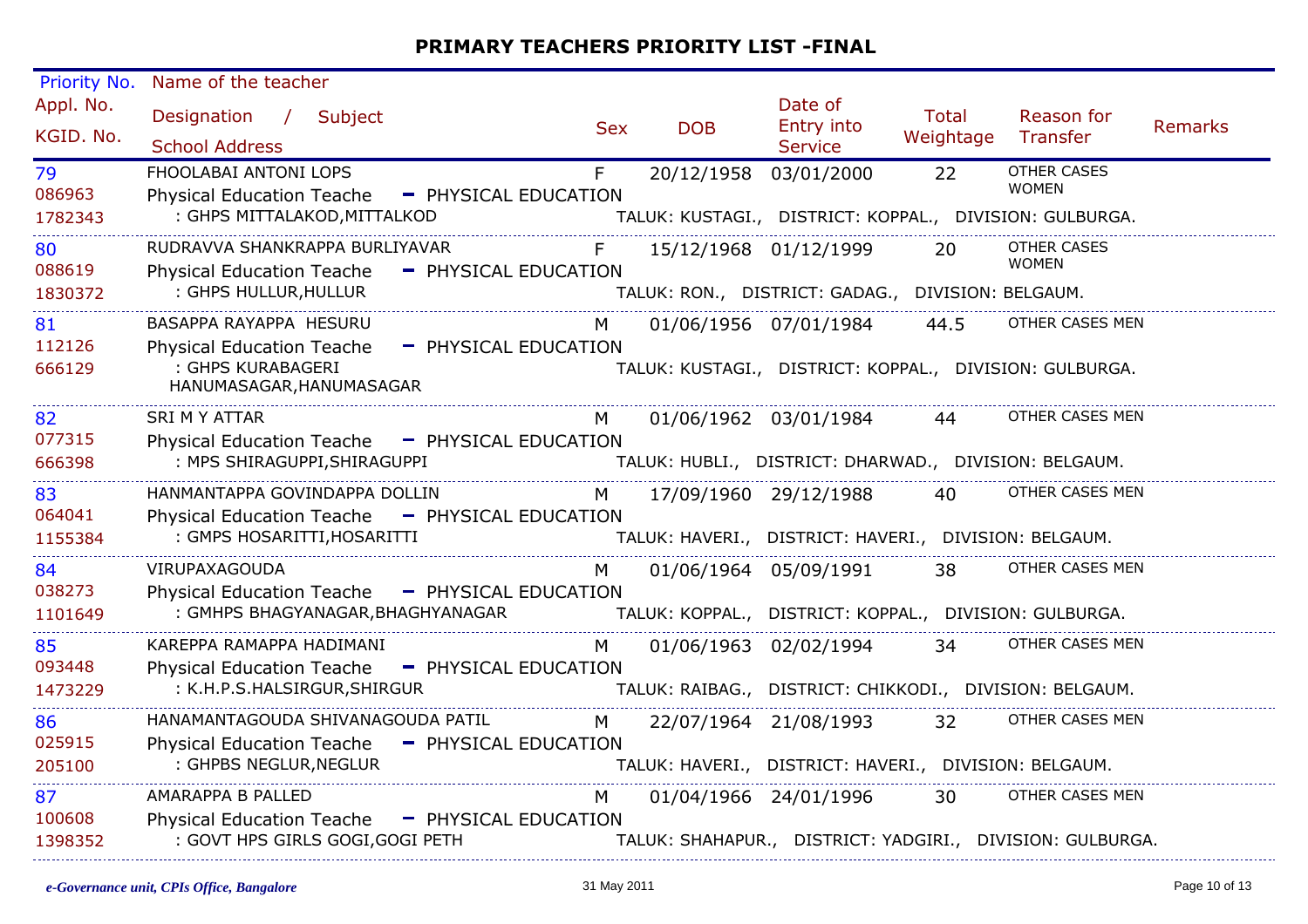| Priority No.           | Name of the teacher                                                                                                                                     |            |                       |                                         |                           |                                                           |         |
|------------------------|---------------------------------------------------------------------------------------------------------------------------------------------------------|------------|-----------------------|-----------------------------------------|---------------------------|-----------------------------------------------------------|---------|
| Appl. No.<br>KGID. No. | Designation /<br>Subject<br><b>School Address</b>                                                                                                       | <b>Sex</b> | <b>DOB</b>            | Date of<br>Entry into<br><b>Service</b> | <b>Total</b><br>Weightage | Reason for<br>Transfer                                    | Remarks |
| 88<br>061459           | <b>BALASAB C KORI</b><br><b>Physical Education Teache</b><br>- PHYSICAL EDUCATION                                                                       | M          | 01/06/1961            | 27/01/1996                              | 30                        | OTHER CASES MEN                                           |         |
| 1400887                | : GOVT HPS SONNA, SONNA                                                                                                                                 |            |                       |                                         |                           | TALUK: JEWARGI., DISTRICT: GULBARGA., DIVISION: GULBURGA. |         |
| 89<br>010250           | SAYABANNA SHIVAPPA TALWAR<br><b>Physical Education Teache</b><br>- PHYSICAL EDUCATION                                                                   | M          |                       | 01/06/1964 02/02/1996                   | 30 <sup>7</sup>           | OTHER CASES MEN                                           |         |
| 1398824                | : GOVT HPS MALLI, MALLI                                                                                                                                 |            |                       |                                         |                           | TALUK: JEWARGI., DISTRICT: GULBARGA., DIVISION: GULBURGA. |         |
| 90<br>107417           | SIDDALINGAPPA MALLAPPA                                                                                                                                  | M          |                       | 02/08/1966 13/03/1996                   | 30                        | OTHER CASES MEN                                           |         |
| 2285415                | Physical Education Teache - PHYSICAL EDUCATION<br>: GOVT HPS OLD GOGI, GOGI PETH                                                                        |            |                       |                                         |                           | TALUK: SHAHAPUR., DISTRICT: YADGIRI., DIVISION: GULBURGA. |         |
| 91                     | SHANTAGOUDA MALLANAGOUDA                                                                                                                                | M          |                       | 22/06/1962 03/04/1996                   | 30                        | OTHER CASES MEN                                           |         |
| 014898<br>1901624      | Physical Education Teache - KANNADA - GENERAL<br>: GOVT HPS B.GUDI, BHIMARAYANGUDI                                                                      |            |                       |                                         |                           |                                                           |         |
| 92                     | NINGAPPA KARIYAPPA SUNAGAR                                                                                                                              | M          |                       | 01/09/1965 03/09/1996                   | 28                        | OTHER CASES MEN                                           |         |
| 042478<br>1485286      | Physical Education Teache - PHYSICAL EDUCATION<br>: HPUBS KAMADOLLI, KAMADOLLI                                                                          |            |                       |                                         |                           | TALUK: KUNDAGOL., DISTRICT: DHARWAD., DIVISION: BELGAUM.  |         |
| 93                     | RAJARAM JOTIBA PATIL                                                                                                                                    | M          |                       | 30/07/1963 08/01/1997                   | 28                        | OTHER CASES MEN                                           |         |
| 045648<br>1471862      | <b>Physical Education Teache</b><br>- PHYSICAL EDUCATION<br>: M.H.P.S., MODAGE                                                                          |            |                       |                                         |                           | TALUK: HUKKERI., DISTRICT: CHIKKODI., DIVISION: BELGAUM.  |         |
| 94                     | SRI PALAXAPPA B SUNAGAR                                                                                                                                 | M          |                       | 09/06/1970 11/02/1997                   | 28                        | OTHER CASES MEN                                           |         |
| 005975<br>1209506      | <b>Physical Education Teache</b><br>- PHYSICAL EDUCATION<br>: HPS SANGAMESHWAR, SANGAMESHWAR TALUK: KALGHATAGI., DISTRICT: DHARWAD., DIVISION: BELGAUM. |            |                       |                                         |                           |                                                           |         |
| 95                     | SHANKAREPPA RAMAPPA MIRJI                                                                                                                               | M          | 20/07/1968 08/01/1997 |                                         | 26                        | OTHER CASES MEN                                           |         |
| 230107<br>1473356      | Physical Education Teache - PHYSICAL EDUCATION<br>: GOVT HPS MIRJI, MIRJI                                                                               |            |                       |                                         |                           | TALUK: MUDHOL., DISTRICT: BAGALKOT., DIVISION: BELGAUM.   |         |
| 96                     | CHIDANAND HANAMANTARAY YATANOOR                                                                                                                         | M          |                       | 01/03/1969 06/03/1997                   | 26                        | OTHER CASES MEN                                           |         |
| 212878<br>1477596      | <b>Physical Education Teache</b><br>- PHYSICAL EDUCATION<br>: GOVT HPS JERATAGI, JEERATAGI                                                              |            |                       |                                         |                           | TALUK: JEWARGI., DISTRICT: GULBARGA., DIVISION: GULBURGA. |         |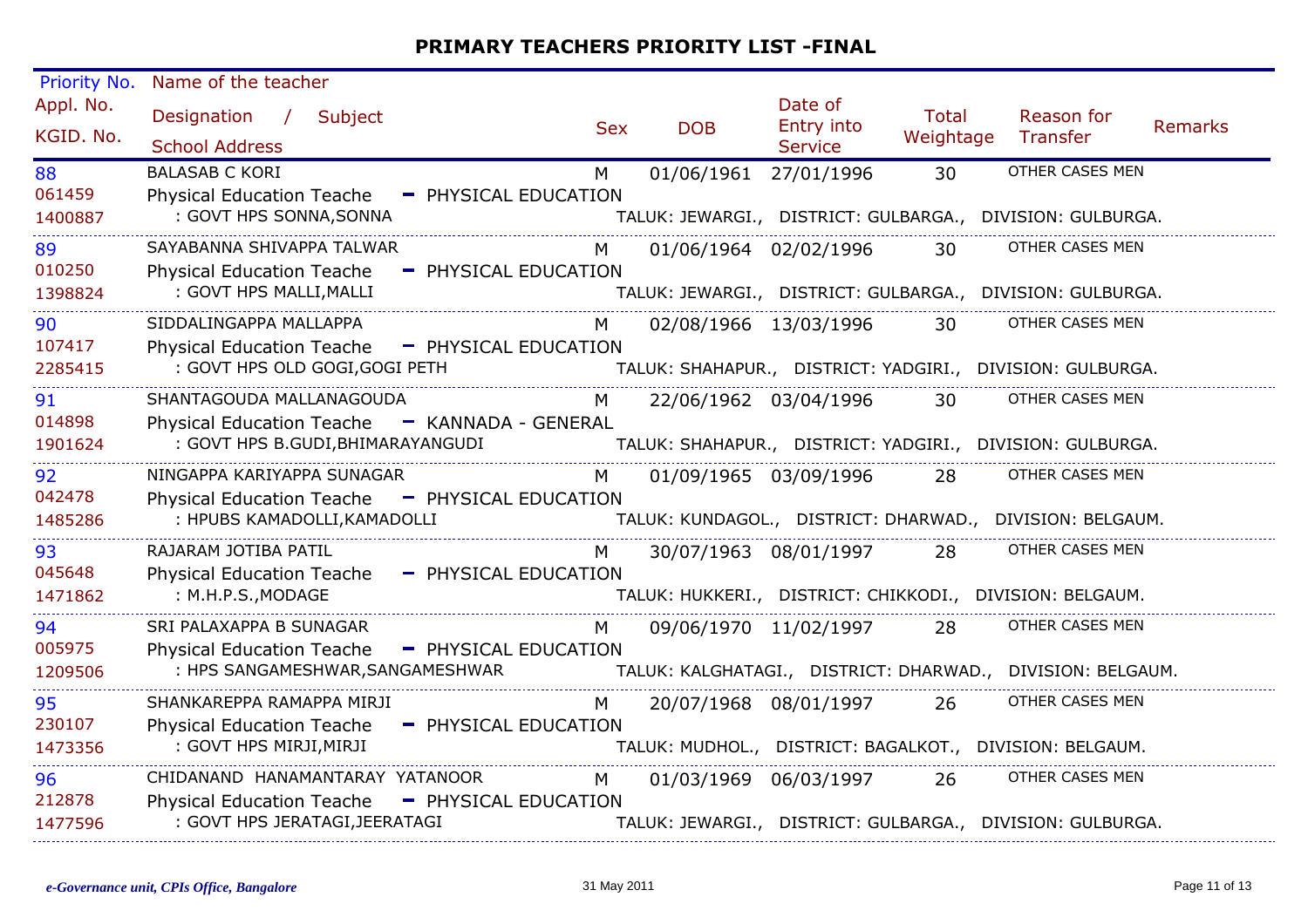| Priority No.           | Name of the teacher                                                                                                                            |            |                       |                                         |                           |                                                              |         |
|------------------------|------------------------------------------------------------------------------------------------------------------------------------------------|------------|-----------------------|-----------------------------------------|---------------------------|--------------------------------------------------------------|---------|
| Appl. No.<br>KGID. No. | Designation / Subject<br><b>School Address</b>                                                                                                 | <b>Sex</b> | <b>DOB</b>            | Date of<br>Entry into<br><b>Service</b> | <b>Total</b><br>Weightage | Reason for<br>Transfer                                       | Remarks |
| 97                     | NAGAPPA LAXMAN KAMANAKERI                                                                                                                      | M          | 01/06/1967 15/12/1997 |                                         | 24                        | OTHER CASES MEN                                              |         |
| 040031<br>1573436      | Physical Education Teache - PHYSICAL EDUCATION<br>: GOVT HPS HANDIKERA, HANDIKERA                                                              |            |                       |                                         |                           | TALUK: HUMNABAD., DISTRICT: BIDAR., DIVISION: GULBURGA.      |         |
| 98                     | BASAVARAJ VADENPUR                                                                                                                             |            |                       | 30/12/1970 29/07/1998                   | 24                        | OTHER CASES MEN                                              |         |
| 066523<br>1458589      | Physical Education Teache - PHYSICAL EDUCATION<br>: GHPS MALLENAHALLY, MALLENAHALLI                                                            |            |                       |                                         |                           | TALUK: SHIKARIPUR., DISTRICT: SHIMOGA., DIVISION: BANGALORE. |         |
| 99                     | SHENAKREPPA KANAKAPPA MALAGOND                                                                                                                 | M l        |                       | 01/06/1970 10/09/1998                   | 24                        | OTHER CASES MEN                                              |         |
| 030541<br>1680372      | Physical Education Teache - PHYSICAL EDUCATION<br>: GOVT HPS MUDANOOR K, MUDANOOR K. TALUK: SHORAPUR., DISTRICT: YADGIRI., DIVISION: GULBURGA. |            |                       |                                         |                           |                                                              |         |
| 100                    | GURAPPA SANAGONDAPPA BIRADAR                                                                                                                   | M I        |                       | 01/06/1975 10/09/1998                   | 24                        | OTHER CASES MEN                                              |         |
| 062214<br>1780451      | Physical Education Teache - KANNADA - GENERAL<br>: GOVT MPS MASHAL, MASHAL                                                                     |            |                       |                                         |                           | TALUK: AFZALPUR., DISTRICT: GULBARGA., DIVISION: GULBURGA.   |         |
| 101                    | VARDHAMAN S VAJRANGI                                                                                                                           | M          | 19/04/1977 14/09/1998 |                                         | 24                        | OTHER CASES MEN                                              |         |
| 246826<br>1495641      | Physical Education Teache - PHYSICAL EDUCATION<br>: HPS AMARGOL, AMARGOL                                                                       |            |                       |                                         |                           | TALUK: NAVALGUND., DISTRICT: DHARWAD., DIVISION: BELGAUM.    |         |
| 102                    | SANTAPPA MAILARAPPA TALABATTI                                                                                                                  | M          | 22/07/1976 01/04/1999 |                                         | 24                        | OTHER CASES MEN                                              |         |
| 206184                 | <b>Physical Education Teache</b><br>- PHYSICAL EDUCATION                                                                                       |            |                       |                                         |                           |                                                              |         |
| 2310338                | : HPS SHANAWAD, SHANAWAD                                                                                                                       |            |                       |                                         |                           | TALUK: NAVALGUND., DISTRICT: DHARWAD., DIVISION: BELGAUM.    |         |
| 103                    | M D ADIGONDE                                                                                                                                   | M          |                       | 01/06/1971 11/11/1999                   | 22                        | OTHER CASES MEN                                              |         |
| 133435<br>1997540      | <b>Physical Education Teache</b><br>- KANNADA - GENERAL<br>: K.H.P.S., TELSANG                                                                 |            |                       |                                         |                           | TALUK: ATHANI., DISTRICT: CHIKKODI., DIVISION: BELGAUM.      |         |
| 104                    | BASAVANNEYYA CHANNAYYA PUJER                                                                                                                   | M          |                       | 01/06/1973 11/11/1999                   | 22                        | OTHER CASES MEN                                              |         |
| 223582<br>1997837      | Physical Education Teache - PHYSICAL EDUCATION<br>: K.H.P.S.JANAWAD,JANWAD                                                                     |            |                       |                                         |                           | TALUK: ATHANI., DISTRICT: CHIKKODI., DIVISION: BELGAUM.      |         |
| 105<br>011058          | K T NADAMANI<br><b>Physical Education Teache</b><br>- PHYSICAL EDUCATION                                                                       | M          |                       | 22/07/1976 04/12/1999                   | 22                        | OTHER CASES MEN                                              |         |
| 1930287                | : M.H.P.S., SAMBARGI                                                                                                                           |            |                       |                                         |                           | TALUK: ATHANI., DISTRICT: CHIKKODI., DIVISION: BELGAUM.      |         |